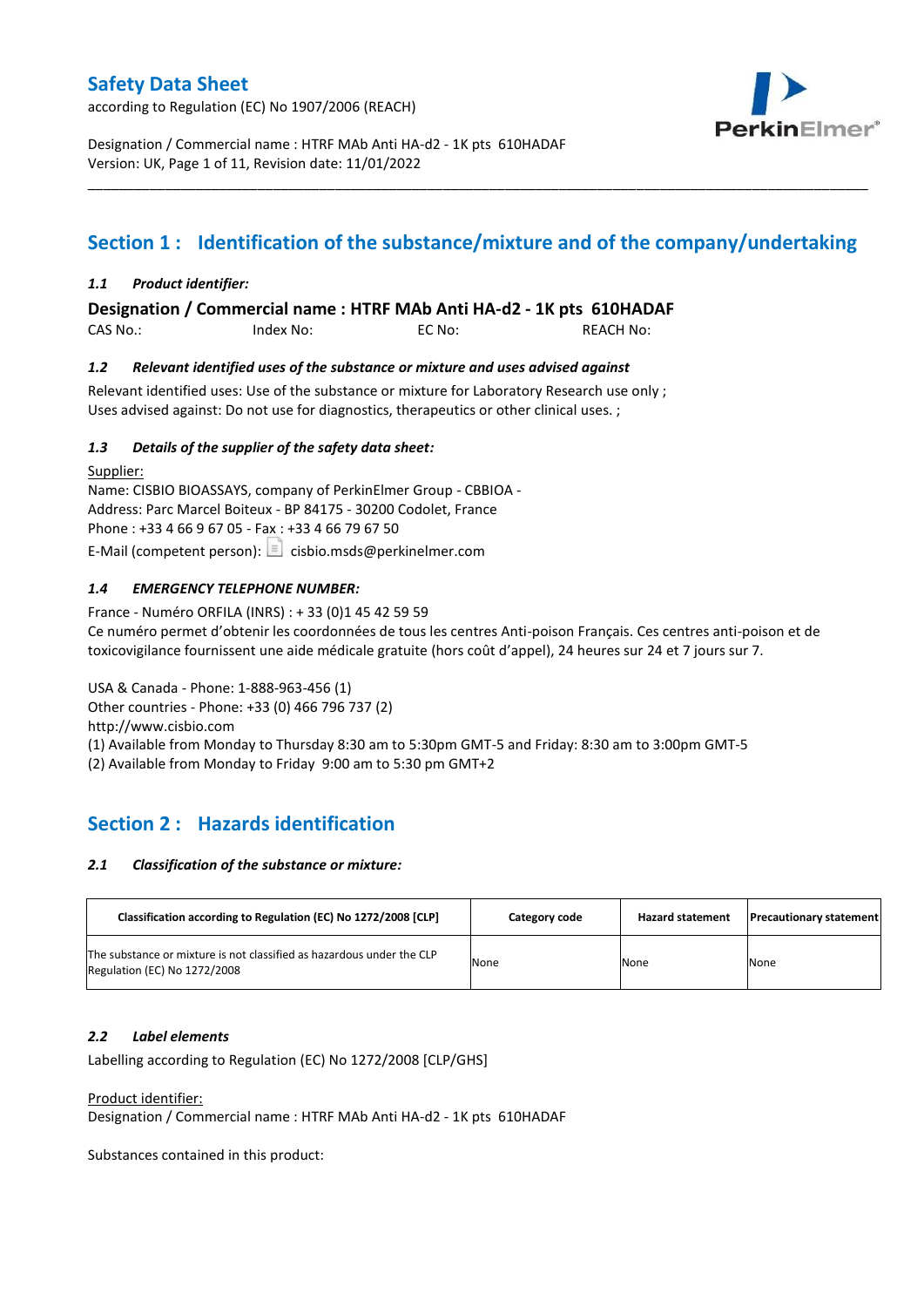according to Regulation (EC) No 1907/2006 (REACH)



Designation / Commercial name : HTRF MAb Anti HA-d2 - 1K pts 610HADAF Version: UK, Page 2 of 11, Revision date: 11/01/2022

Hazard pictograms

Signal word:

Hazard and precautionary statements:

#### *2.3 Other hazards*

The mixture does not contain substances classified as 'Substances of Very High Concern' (SVHC) >= 0.1% published by the European CHemicals Agency (ECHA) under article 57 of REACH. The mixture satisfies neither the PBT nor the vPvB criteria for mixtures in accordance with annexe XIII of the REACH regulations EC 1907/2006. ; Adverse human health effects and symptoms:

\_\_\_\_\_\_\_\_\_\_\_\_\_\_\_\_\_\_\_\_\_\_\_\_\_\_\_\_\_\_\_\_\_\_\_\_\_\_\_\_\_\_\_\_\_\_\_\_\_\_\_\_\_\_\_\_\_\_\_\_\_\_\_\_\_\_\_\_\_\_\_\_\_\_\_\_\_\_\_\_\_\_\_\_\_\_\_\_\_\_\_\_\_\_\_\_\_\_\_\_\_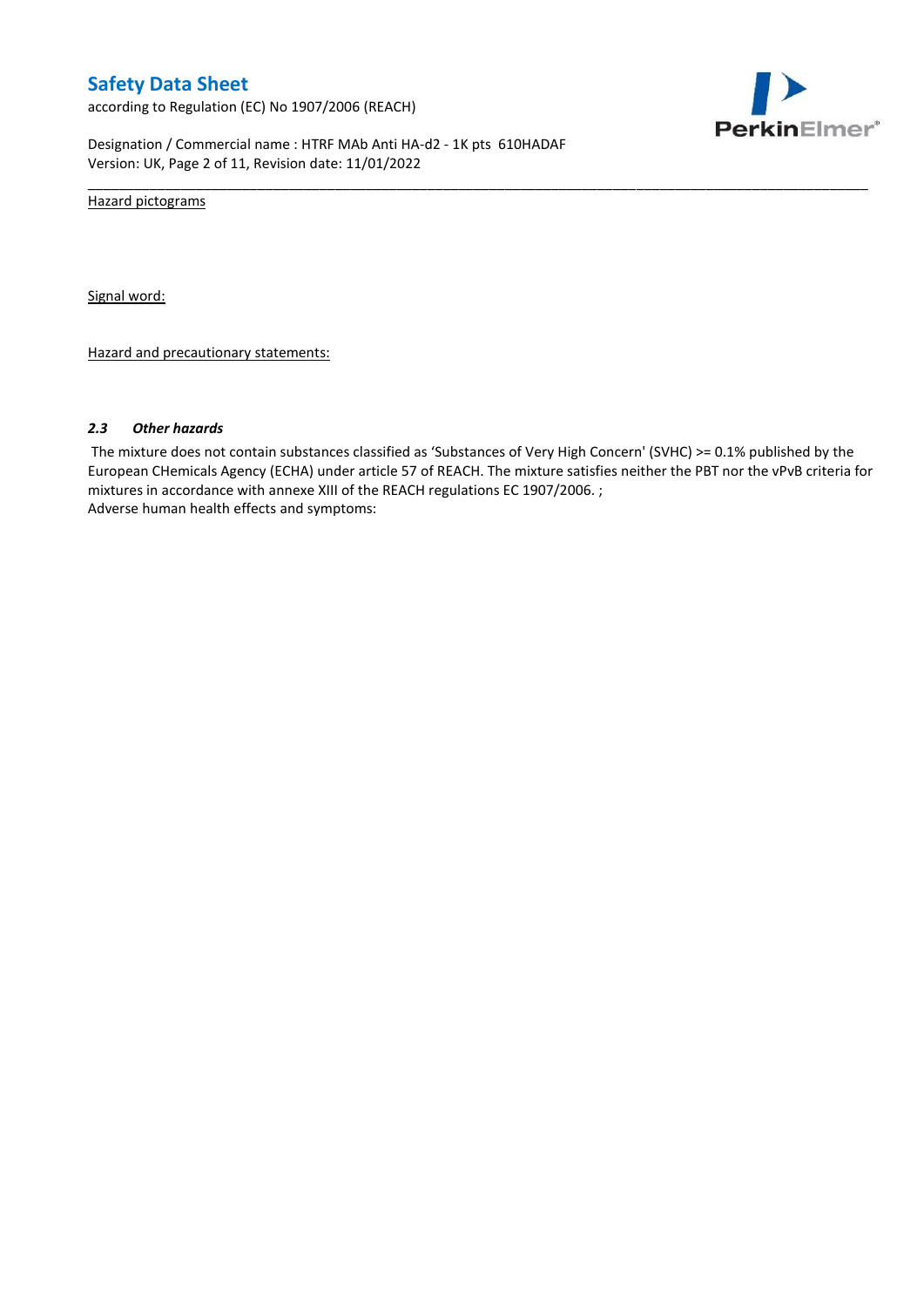according to Regulation (EC) No 1907/2006 (REACH)



Designation / Commercial name : HTRF MAb Anti HA-d2 - 1K pts 610HADAF Version: UK, Page 3 of 11, Revision date: 11/01/2022

# **Section 3 : Composition/information on ingredients**

### *3.2 Mixtures*

Hazardous ingredients:

This mixture does not contain any hazardous substances at the concentration limits given in Regulation (EC) No. 1272/2008 and OSHA Hazard Communication Standard 29 CFR 1910.1200.

\_\_\_\_\_\_\_\_\_\_\_\_\_\_\_\_\_\_\_\_\_\_\_\_\_\_\_\_\_\_\_\_\_\_\_\_\_\_\_\_\_\_\_\_\_\_\_\_\_\_\_\_\_\_\_\_\_\_\_\_\_\_\_\_\_\_\_\_\_\_\_\_\_\_\_\_\_\_\_\_\_\_\_\_\_\_\_\_\_\_\_\_\_\_\_\_\_\_\_\_\_

Additional information:

Full text of H- and EUH-phrases: see SECTION 16.

# **Section 4 : First aid measures**

### *4.1 Description of first aid measures*

**General information**:Do not leave affected person unattended. ; Remove affected person from the danger area and lay down. ;

**Following inhalation**:In case of respiratory tract irritation, consult a physician. ; Provide fresh air. ;

**Following skin contact**:After contact with skin, wash immediately with water ; Remove contaminated clothing ;

**Following eye contact**:After contact with the eyes, rinse with water with the eyelids open for a sufficient length of time, then consult an ophthalmologist immediately. ;

**Following ingestion**:Do NOT induce vomiting. ; Give nothing to eat or drink. ; If accidentally swallowed rinse the mouth with plenty of water (only if the person is conscious) and obtain immediate medical attention. ; **Self-protection of the first aider**:

### *4.2 Most important symptoms and effects, both acute and delayed*

Symptoms:No known symptoms to date. ; Effects:

### *4.3 Indication of any immediate medical attention and special treatment needed*

Notes for the doctor:

### **Section 5 : Firefighting measures**

### *5.1 Extinguishing media:*

**Suitable extinguishing media**:This product is not flammable. Use extinguishing agent suitable for type of surrounding fire ;

### *5.2 Special hazards arising from the substance or mixture*

Hazardous combustion products:/

### *5.3 Advice for fire-fighters*

Wear Protective clothing.;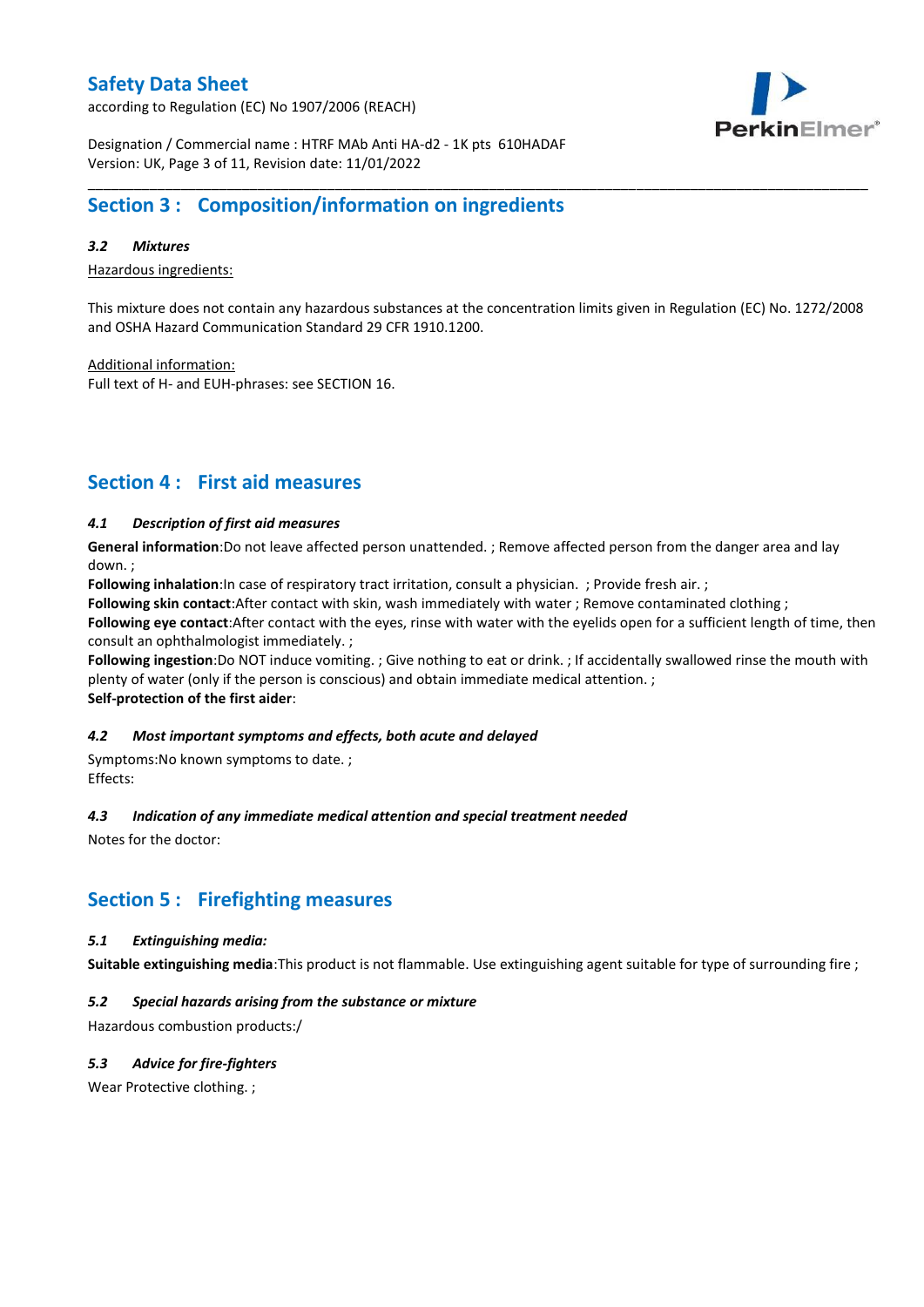according to Regulation (EC) No 1907/2006 (REACH)



Designation / Commercial name : HTRF MAb Anti HA-d2 - 1K pts 610HADAF Version: UK, Page 4 of 11, Revision date: 11/01/2022

# **Section 6 : Accidental release measures**

### *6.1 Personal precautions, protective equipment and emergency procedures*

Emergency procedures: Provide adequate ventilation. ; Emergency procedures: Remove persons to safety. ; Personal precautions: Use personal protection equipment (see section 8). ;

\_\_\_\_\_\_\_\_\_\_\_\_\_\_\_\_\_\_\_\_\_\_\_\_\_\_\_\_\_\_\_\_\_\_\_\_\_\_\_\_\_\_\_\_\_\_\_\_\_\_\_\_\_\_\_\_\_\_\_\_\_\_\_\_\_\_\_\_\_\_\_\_\_\_\_\_\_\_\_\_\_\_\_\_\_\_\_\_\_\_\_\_\_\_\_\_\_\_\_\_\_

### *6.2 Environmental precautions*

Do not allow to enter into surface water or drains. ; Ensure all waste water is collected and treated via a waste water treatment plant. ;

### *6.3 Methods and material for containment and cleaning up*

For cleaning up:Suitable material for taking up: Absorbing material, organic ; Other information:

### *6.4 Reference to other sections*

Additional information:

# **Section 7 : Handling and storage**

### *7.1 Precautions for safe handling*

### Protective measures:

Advice on safe handling:Avoid contact with skin, eyes and clothes. ; Avoid: Eye contact ; Avoid: Generation/formation of aerosols ; Avoid: Skin contact ; Avoid: inhalation ; In the immediate working surroundings there must be: Emergency shower installed ; In the immediate working surroundings there must be: Provide eye shower and label its location conspicuously ; Wash contaminated clothing immediately. ;

Fire preventions:

Do not eat, drink or smoke in areas where reagents are handled. ; Do not pipet by mouth ; Wear suitable one-way gloves at work ;

Advice on general occupational hygiene

Handle in accordance with good industrial hygiene and safety practice ; Observe technical data sheet. ; Remove contaminated, saturated clothing. ; Wash hands before breaks and after work. ;

### *7.2 Conditions for safe storage, including any incompatibilities*

Technical measures and storage conditions: Requirements for storage rooms and vessels:Keep container tightly closed. ; Keep-store only in original container or in properly labeled containers ; Hints on storage assembly: Materials to avoid: Further information on storage conditions:

### *7.3 Specific end uses:*

Recommendations on specific end uses: Observe technical data sheet. ;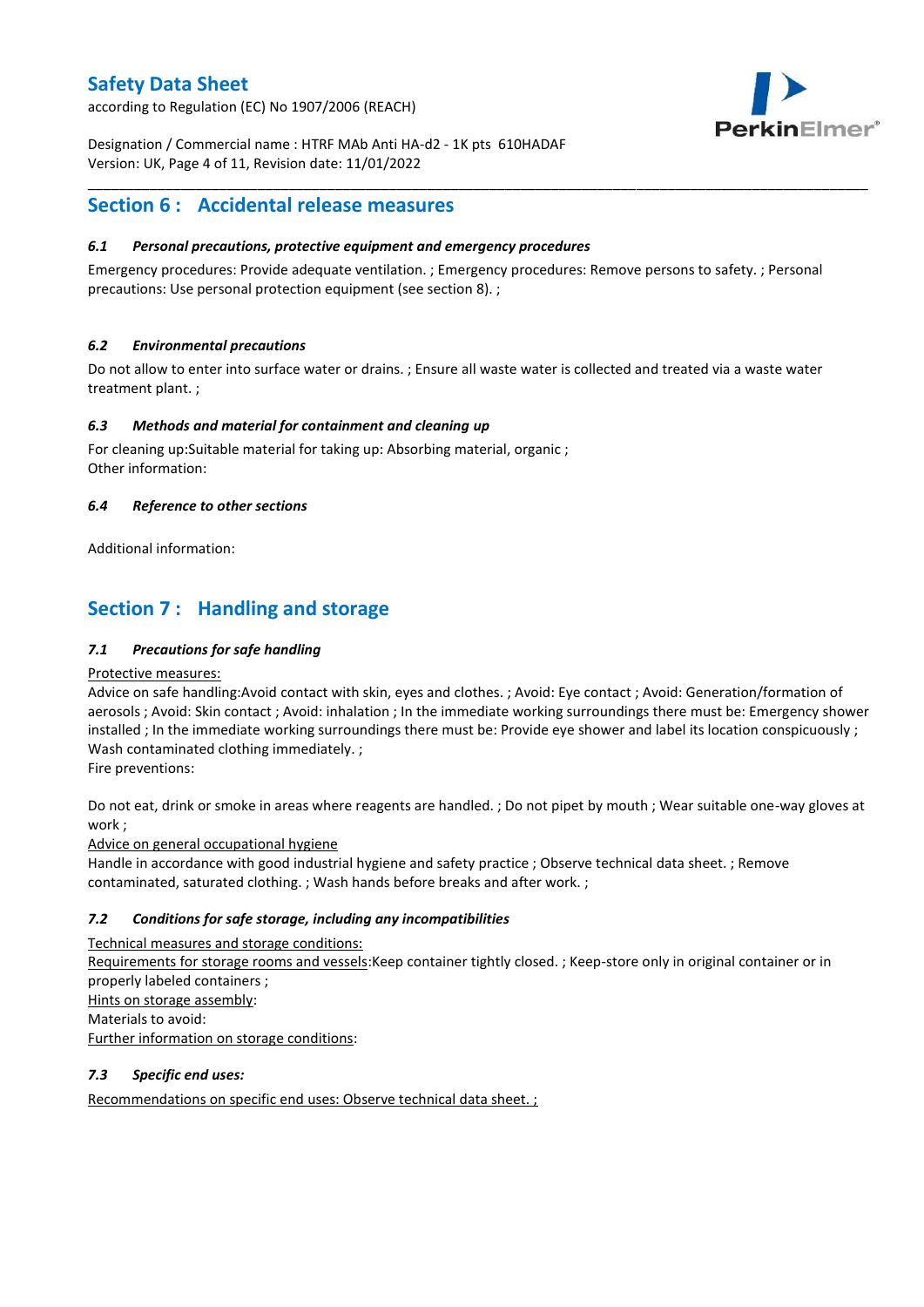according to Regulation (EC) No 1907/2006 (REACH)



Designation / Commercial name : HTRF MAb Anti HA-d2 - 1K pts 610HADAF Version: UK, Page 5 of 11, Revision date: 11/01/2022

\_\_\_\_\_\_\_\_\_\_\_\_\_\_\_\_\_\_\_\_\_\_\_\_\_\_\_\_\_\_\_\_\_\_\_\_\_\_\_\_\_\_\_\_\_\_\_\_\_\_\_\_\_\_\_\_\_\_\_\_\_\_\_\_\_\_\_\_\_\_\_\_\_\_\_\_\_\_\_\_\_\_\_\_\_\_\_\_\_\_\_\_\_\_\_\_\_\_\_\_\_

# **Section 8 : Exposure controls/personal protection**

### *8.1 Control parameters*

Preliminary remark:

- 8.1.1 Occupational exposure limits:
	- France
	- Spain
	- **•** Germany
	- Italia
	- Greece
	- $\bullet$  UK
	- OSHA (USA)
- 8.1.2 Biological limit values (Germany):
- 8.1.3 Exposure limits at intended use (Germany):
- 8.1.4 DNEL/PNEC-values:
	- DNEL worker
	- DNEL consumer

DNEL remark:

• PNEC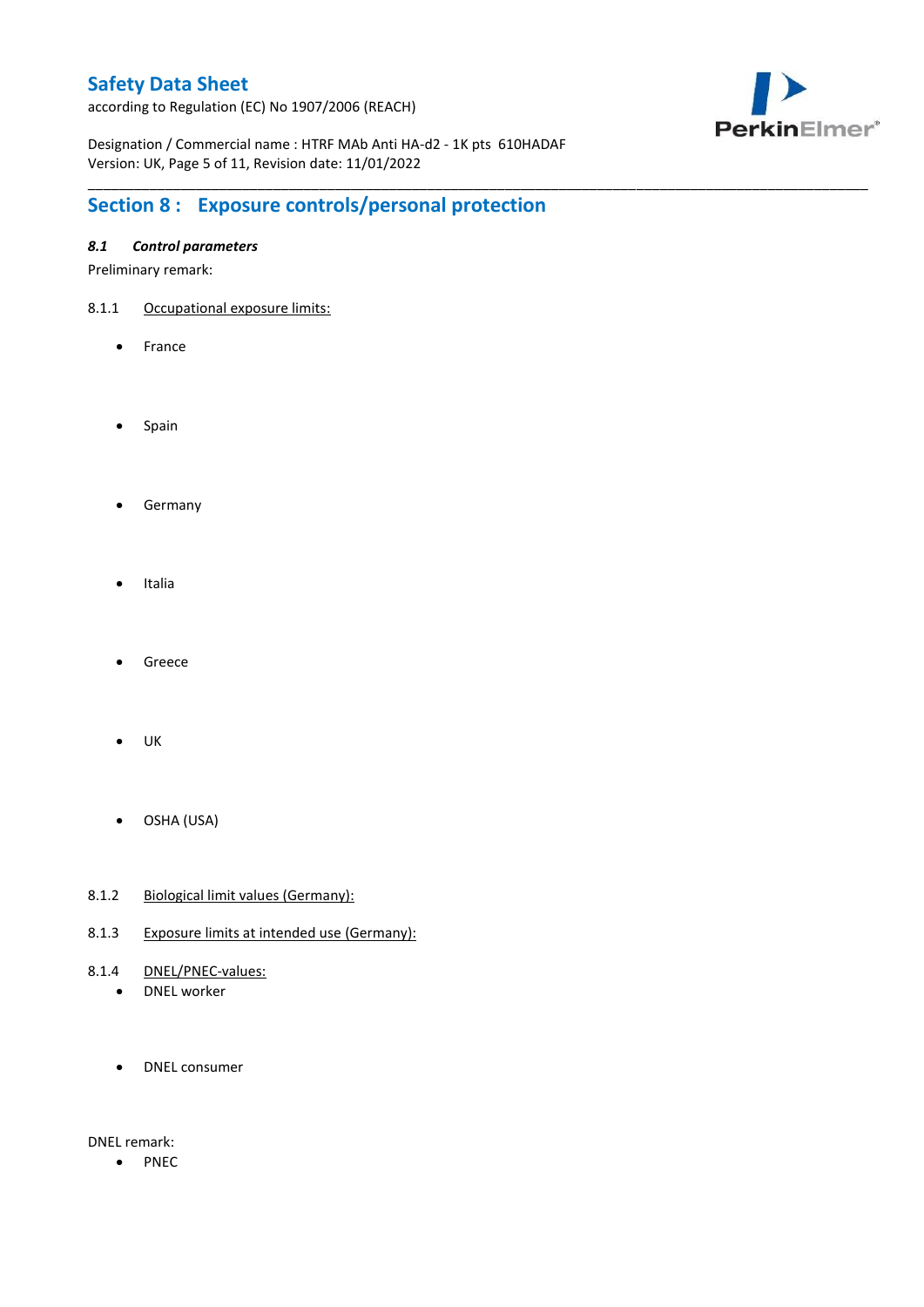according to Regulation (EC) No 1907/2006 (REACH)



Designation / Commercial name : HTRF MAb Anti HA-d2 - 1K pts 610HADAF Version: UK, Page 6 of 11, Revision date: 11/01/2022

PNEC remark: Control parameters remark:

### *8.2 Exposure controls*

- 8.2.1 Appropriate engineering controls:
- 8.2.2 Personal protective equipment:

**Eye / Face protection**: Safety glasses with side-shields ;

**Skin protection**:Gloves ; Laboratory coats ;

**Respiratory protection**:Ensure adequate ventilation ;

**Thermal hazards**:

8.2.3 Environmental exposure controls:

# **Section 9 : Physical and chemical properties**

#### *9.1 Information on basic physical and chemical properties*

### Appearance

| Physical state        | Liquid |
|-----------------------|--------|
| Colour                | Blue   |
| Odour                 |        |
| Odour threshold (ppm) |        |

\_\_\_\_\_\_\_\_\_\_\_\_\_\_\_\_\_\_\_\_\_\_\_\_\_\_\_\_\_\_\_\_\_\_\_\_\_\_\_\_\_\_\_\_\_\_\_\_\_\_\_\_\_\_\_\_\_\_\_\_\_\_\_\_\_\_\_\_\_\_\_\_\_\_\_\_\_\_\_\_\_\_\_\_\_\_\_\_\_\_\_\_\_\_\_\_\_\_\_\_\_

|                                                             |                                           | Value | Concentration<br>(mol/L) | Method | Temperature (°C) | Pressure (kPa) | Remark |
|-------------------------------------------------------------|-------------------------------------------|-------|--------------------------|--------|------------------|----------------|--------|
| pH                                                          |                                           |       |                          |        |                  |                |        |
| Melting point (°C)                                          |                                           |       |                          |        |                  |                |        |
| Freezing point (°C)                                         |                                           |       |                          |        |                  |                |        |
| Initial boiling point/boiling range (°C)                    |                                           |       |                          |        |                  |                |        |
| Flash point (°C)                                            |                                           |       |                          |        |                  |                |        |
| Evaporation rate (kg/m <sup>2</sup> /h)                     |                                           |       |                          |        |                  |                |        |
| Flammability (type: ) (%)                                   |                                           |       |                          |        |                  |                |        |
| Upper/lower<br>flammability or explosive<br>limits          | Upper explosive limit<br>(%)              |       |                          |        |                  |                |        |
|                                                             | Lower explosive limit (%)                 |       |                          |        |                  |                |        |
| Vapour pressure (kPa)                                       |                                           |       |                          |        |                  |                |        |
| Vapour density (g/cm <sup>3</sup> )                         |                                           |       |                          |        |                  |                |        |
| Densities                                                   | Density (g/cm <sup>3</sup> )              |       |                          |        |                  |                |        |
|                                                             | Relative density (g/cm <sup>3</sup> )     |       |                          |        |                  |                |        |
|                                                             | Bulk density (g/cm <sup>3</sup> )         |       |                          |        |                  |                |        |
|                                                             | Critical density (g/cm <sup>3</sup> )     |       |                          |        |                  |                |        |
| Solubility (Type: ) (g/L)                                   |                                           |       |                          |        |                  |                |        |
| Partition coefficient (log Pow)<br>n-octanol/water at pH :  |                                           |       |                          |        |                  |                |        |
| Auto-ignition temperature (°C)                              |                                           |       |                          |        |                  |                |        |
| Decomposition temperature (°C)<br>Decomposition energy : kJ |                                           |       |                          |        |                  |                |        |
| Viscosity                                                   | Viscosity, dynamic (poiseuille)           |       |                          |        |                  |                |        |
|                                                             | Viscosity, cinematic (cm <sup>3</sup> /s) |       |                          |        |                  |                |        |
| Oxidising properties                                        |                                           |       |                          |        |                  |                |        |
| <b>Explosive properties</b>                                 |                                           |       |                          |        |                  |                |        |

### *9.2 Other information:*

No other relevant data available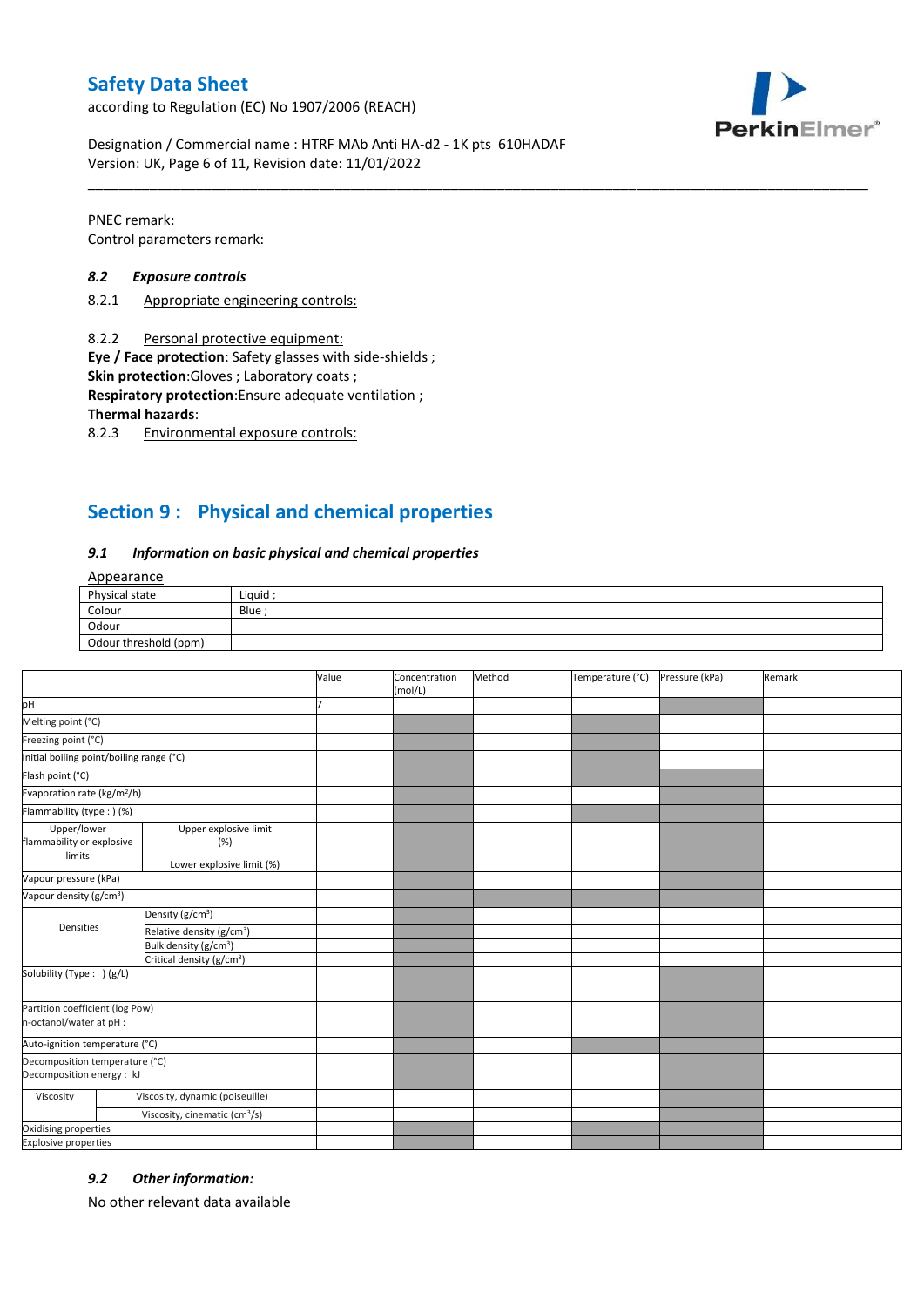according to Regulation (EC) No 1907/2006 (REACH)



Designation / Commercial name : HTRF MAb Anti HA-d2 - 1K pts 610HADAF Version: UK, Page 7 of 11, Revision date: 11/01/2022

### **Section 10 : Stability and reactivity**

- *10.1 Reactivity* This material is considered to be non-reactive under normal use conditions. ;
- *10.2 Chemical stability*
- *10.3 Possibility of hazardous reactions*
- *10.4 Conditions to avoid:*
- *10.5 Incompatible materials:*

#### *10.6 Hazardous decomposition products:*

Does not decompose when used for intended uses. ; Thermal decomposition can lead to the escape of irritating gases and vapors. ;

\_\_\_\_\_\_\_\_\_\_\_\_\_\_\_\_\_\_\_\_\_\_\_\_\_\_\_\_\_\_\_\_\_\_\_\_\_\_\_\_\_\_\_\_\_\_\_\_\_\_\_\_\_\_\_\_\_\_\_\_\_\_\_\_\_\_\_\_\_\_\_\_\_\_\_\_\_\_\_\_\_\_\_\_\_\_\_\_\_\_\_\_\_\_\_\_\_\_\_\_\_

### **Section 11 : Toxicological information**

Toxicokinetics, metabolism and distribution

### *11.1 Information on toxicological effects*

#### **Substances**

**Acute toxicity**

Animal data: Acute oral toxicity:

Acute dermal toxicity:

Acute inhalative toxicity:

Practical experience / human evidence: Assessment / Classification: General Remark:

### **Skin corrosion/irritation**

Animal data:

In-vitro skin test method: In-vitro skin test result: Assessment / Classification:

### **Eye damage/irritation**

Animal data:

In vitro eye test method: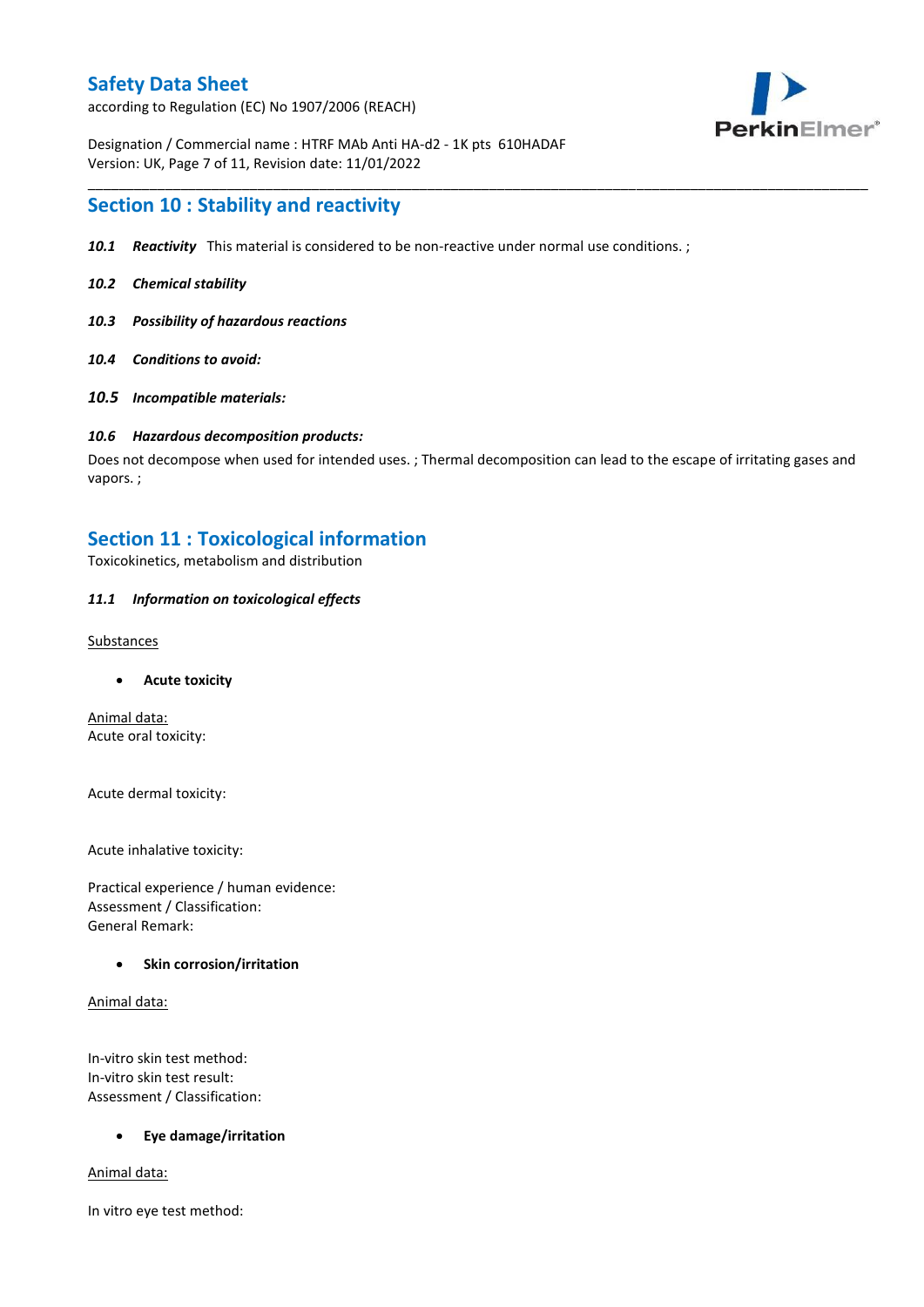according to Regulation (EC) No 1907/2006 (REACH)



Designation / Commercial name : HTRF MAb Anti HA-d2 - 1K pts 610HADAF Version: UK, Page 8 of 11, Revision date: 11/01/2022

In vitro eye test result: Assessment / Classification:

#### **CMR effects (carcinogenity, mutagenicity and toxicity for reproduction)**

\_\_\_\_\_\_\_\_\_\_\_\_\_\_\_\_\_\_\_\_\_\_\_\_\_\_\_\_\_\_\_\_\_\_\_\_\_\_\_\_\_\_\_\_\_\_\_\_\_\_\_\_\_\_\_\_\_\_\_\_\_\_\_\_\_\_\_\_\_\_\_\_\_\_\_\_\_\_\_\_\_\_\_\_\_\_\_\_\_\_\_\_\_\_\_\_\_\_\_\_\_

o Germ cell mutagenicity:

Animal data:

Assessment / Classification:

o Carcinogenicity

Practical experience / human evidence: Animal data:

Other information: Assessment / Classification:

o Reproductive toxicity

Practical experience / human evidence: Animal data:

Other information: Assessment / Classification:

Overall assessment on CMR properties:

- **Specific target organ toxicity (single exposure)**
	- o STOT SE 1 and 2

Animal data:

Other information:

o STOT SE 3

Practical experience / human evidence:

Other information: Assessment / Classification:

**Specific target organ toxicity (repeated exposure)**

Practical experience / human evidence: Animal data:

Assessment / Classification: Other information

**Aspiration hazard**

Practical experience / human evidence: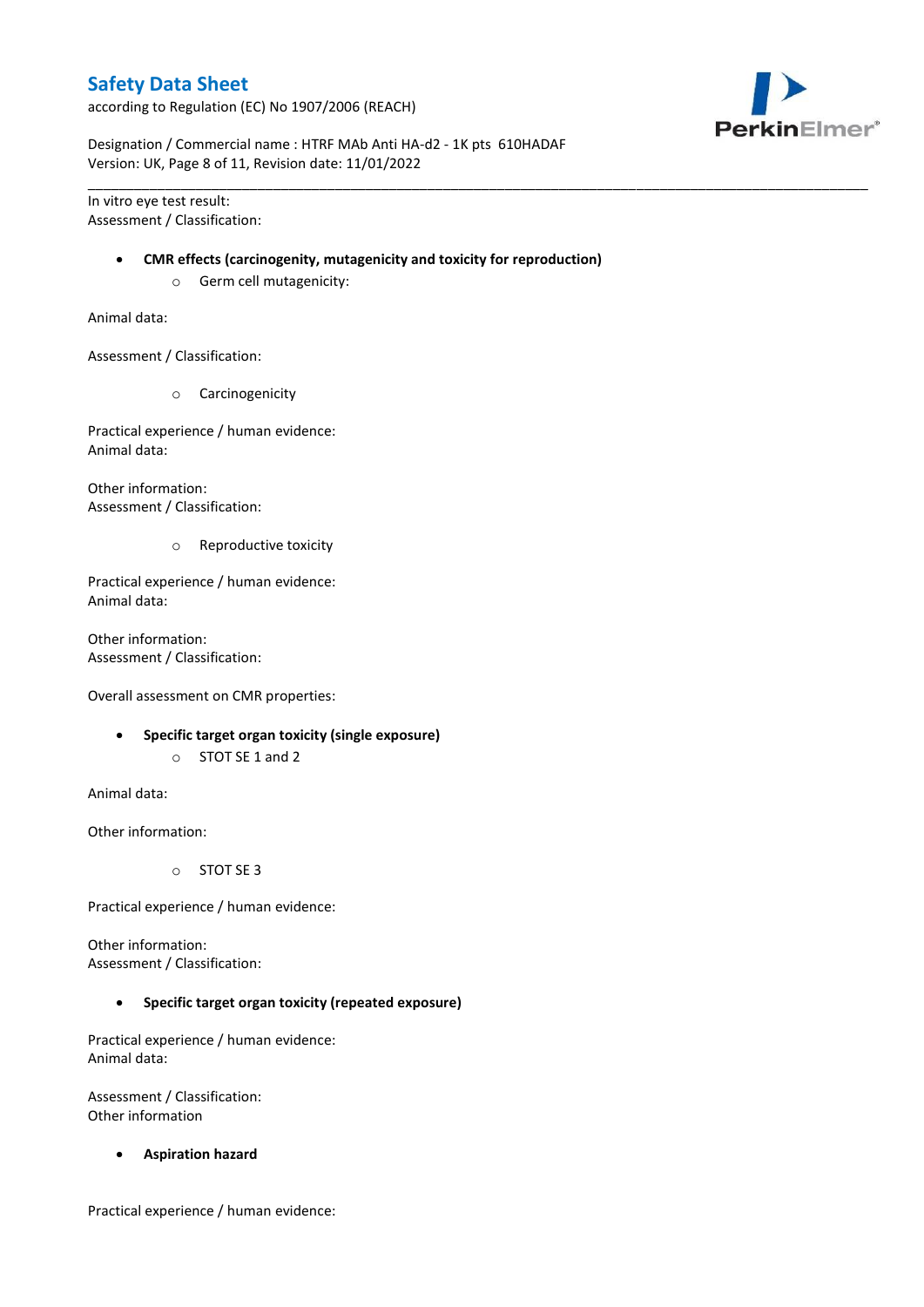according to Regulation (EC) No 1907/2006 (REACH)



Designation / Commercial name : HTRF MAb Anti HA-d2 - 1K pts 610HADAF Version: UK, Page 9 of 11, Revision date: 11/01/2022

Experimental data: viscosity data: see SECTION 9. Assessment / Classification: Remark:

11.1.1 Mixtures No toxicological information is available for the mixture itself

# **Section 12 : Ecological information**

In case that test data regarding one endpoint/differentiation exist for the mixture itself, the classification is carried out according to the substance criteria (excluding biodegradation and bioaccumulation). If no test data exist, the criteria for mixture classification has to be used (calculation method); in this case the toxicological data of the ingredients are shown.

\_\_\_\_\_\_\_\_\_\_\_\_\_\_\_\_\_\_\_\_\_\_\_\_\_\_\_\_\_\_\_\_\_\_\_\_\_\_\_\_\_\_\_\_\_\_\_\_\_\_\_\_\_\_\_\_\_\_\_\_\_\_\_\_\_\_\_\_\_\_\_\_\_\_\_\_\_\_\_\_\_\_\_\_\_\_\_\_\_\_\_\_\_\_\_\_\_\_\_\_\_

### *12.1 Aquatic toxicity:*

Acute (short-term) fish toxicity

Chronic (long-term) fish toxicity

Acute (short-term) toxicity to crustacea

Chronic (long-term) toxicity to crustacea

Acute (short-term) toxicity to algae and cyanobacteria

Toxicity to microorganisms and other aquatic plants / organisms

Assessment / Classification:

### *12.2 Persistence and degradability*

Biodegradation:

Abiotic Degradation:

Assessment / Classification:

### *12.3 Bioaccumulative potential*

Bioconcentration factor (BCF):

*12.4 Mobility in soil*

### *12.5 Results of PBT and vPvB assessment*

### *12.6 Other adverse effects:*

Additional ecotoxicological information: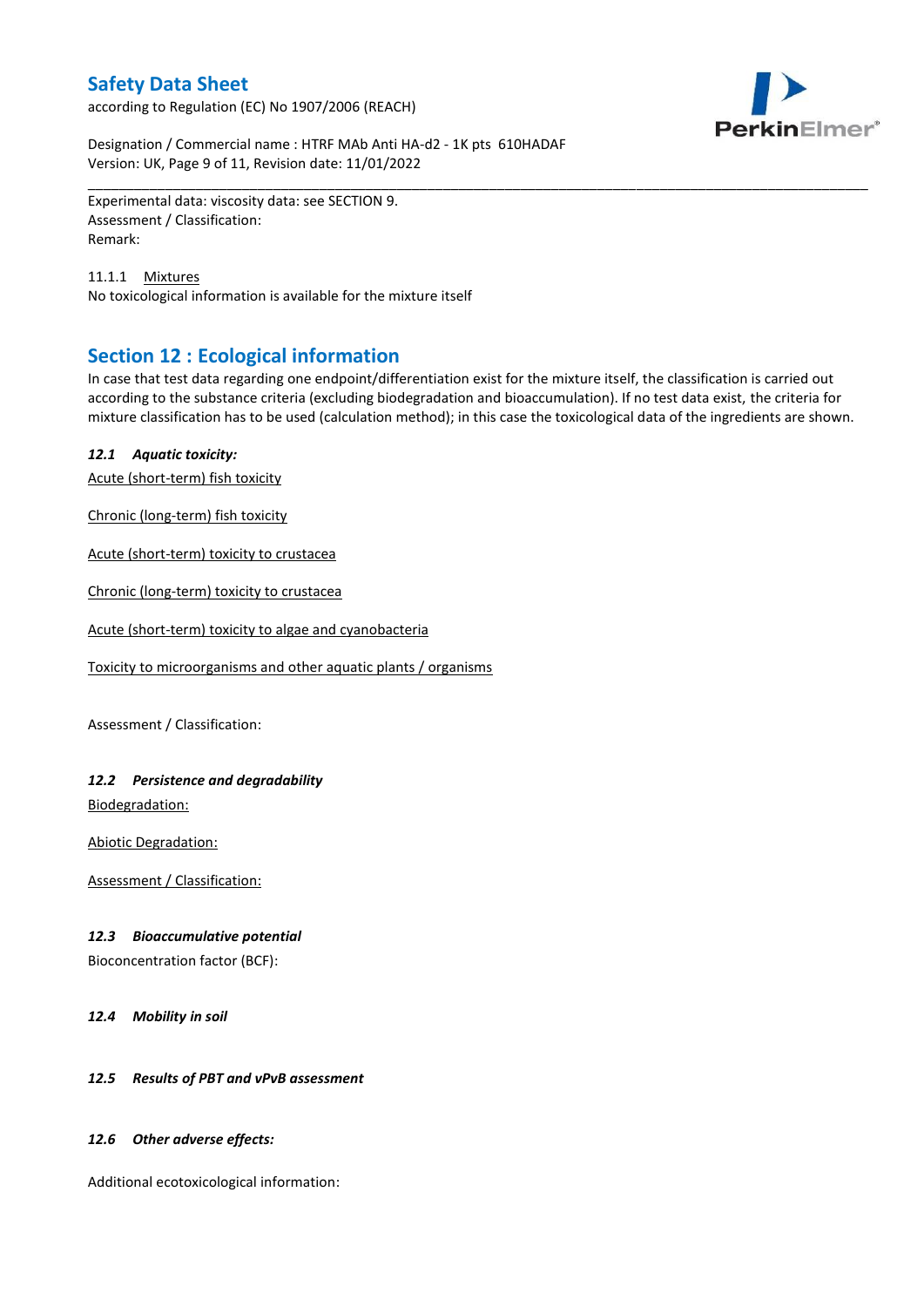according to Regulation (EC) No 1907/2006 (REACH)



Designation / Commercial name : HTRF MAb Anti HA-d2 - 1K pts 610HADAF Version: UK, Page 10 of 11, Revision date: 11/01/2022

## **Section 13 : Disposal considerations**

### *13.1 Waste treatment methods*

Waste treatment options:Dispose of waste according to applicable legislation. ;

# **Section 14 : Transport information**

ADR/RID/AND/IMDG/IATA

| UN No.                     |  |
|----------------------------|--|
| UN Proper shipping name    |  |
| Transport hazard class(es) |  |
| Hazard label(s)            |  |
|                            |  |
| Packing group              |  |

\_\_\_\_\_\_\_\_\_\_\_\_\_\_\_\_\_\_\_\_\_\_\_\_\_\_\_\_\_\_\_\_\_\_\_\_\_\_\_\_\_\_\_\_\_\_\_\_\_\_\_\_\_\_\_\_\_\_\_\_\_\_\_\_\_\_\_\_\_\_\_\_\_\_\_\_\_\_\_\_\_\_\_\_\_\_\_\_\_\_\_\_\_\_\_\_\_\_\_\_\_

#### *Transport in bulk according to Annex II of MARPOL 73/78 and the IBC Code*

| Land transport (ADR/RID)                                                    |                                               |  |
|-----------------------------------------------------------------------------|-----------------------------------------------|--|
| <b>Classification code ADR:</b>                                             | Special Provisions for ADR/RID:               |  |
| Limited quantities for ADR/RID:                                             | Excepted Quantities for ADR/RID:              |  |
| Packing Instructions for ADR/RID:                                           | Special packing provisions for ADR/RID:       |  |
| Mixed packing provisions:                                                   |                                               |  |
| Portable tanks and bulk containers Instructions:                            |                                               |  |
| Portable tanks and bulk containers Special Provisions:                      |                                               |  |
| <b>ADR Tank Code:</b>                                                       | ADR Tank special provisions:                  |  |
| Vehicle for tank carriage:                                                  |                                               |  |
| Special provisions for carriage Packages:                                   |                                               |  |
| Special provisions for carriage Bulk:                                       |                                               |  |
| Special provisions for carriage for loading, unloading and handling:        |                                               |  |
| Special Provisions for carriage Operation:                                  |                                               |  |
| Hazard identification No:                                                   | Transport category (Tunnel restriction code): |  |
|                                                                             |                                               |  |
| Sea transport (IMDG)                                                        |                                               |  |
| Marine Pollutant:                                                           | Subsidiary risk(s) for IMDG:                  |  |
| Packing provisions for IMDG:                                                | Limited quantities for IMDG:                  |  |
| Packing instructions for IMDG:                                              | IBC Instructions:                             |  |
| <b>IBC Provisions:</b>                                                      | <b>IMO</b> tank instructions:                 |  |
| UN tank instructions:                                                       | Tanks and bulk Provisions:                    |  |
| EmS:                                                                        | Stowage and segregation for IMDG:             |  |
| Properties and observations:                                                |                                               |  |
|                                                                             |                                               |  |
| Inland waterway transport (ADN)                                             |                                               |  |
| <b>Classification Code ADN:</b>                                             | <b>Special Provisions ADN:</b>                |  |
| Limited quantities ADN:                                                     | <b>Excepted quantities ADN:</b>               |  |
| Carriage permitted:                                                         | Equipment required:                           |  |
| Provisions concerning loading and unloading:                                | Provisions concerning carriage:               |  |
| Number of blue cones/lights:                                                | Remark:                                       |  |
|                                                                             |                                               |  |
| Air transport (ICAO-TI / IATA-DGR)<br>Subsidiary risk for IATA <sup>.</sup> | Excepted quantity for $IATA$ .                |  |
|                                                                             |                                               |  |

Subsidiary risk for IATA: Subsidiary risk for IATA: Passenger and Cargo Aircraft Limited Quantities Packing Instructions: Passenger and Cargo Aircraft Limited Quantities Maximal Net Quantity :